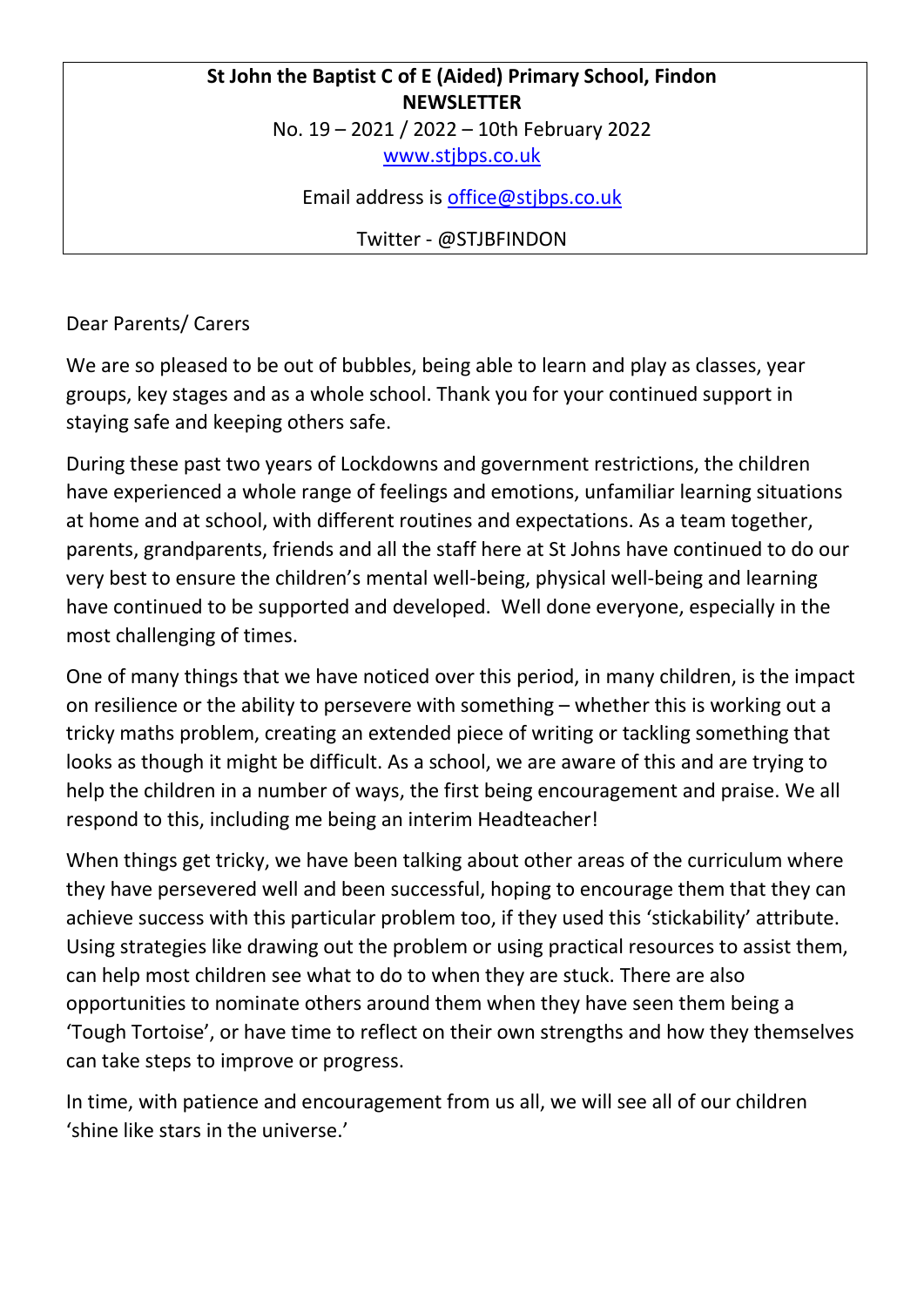## **ROAD SAFETY**

It has been brought to our attention that there have been a number of very near misses on the road outside the school with young children and cars. The children have, once again, been reminded in school of the road safety procedures that are crucial to their safety and the safety of others. As parents, we know that you take the utmost care when driving on School Hill and on the surrounding roads at drop off and pick up times. However, there are other drivers on the road, who may not be so careful. Please continue to be vigilant when supervising your own children and others around you when crossing roads. Thank you.

## **REMINDER - ASH AND WILLOW PICK UP**

Please can we remind parents and family members to stay at the top of the drive, by the main gate, until a member of staff indicates that you can come down to the car park area, as cars need to have safe access to and from the school car park before the end of the school day.

Please can we also ask that all children (preschool and children from Ash and Willow class) stand next to you until you leave the school premises. We have told the children that they shouldn't be climbing on the walls, playing on the steps or ramp, or running around the area outside school. We thank you for your co-operation.

## **KS2 CHOIR CLUB**

Mrs Stoner is looking forward to welcoming the children back to Choir Club today. Please collect your child at 4.15 pm.

The new date for the church service that the choir will be leading, is Sunday,  $3^{rd}$  April. Our choir is an amazing group of singers, who work very hard in our rehearsal sessions, so it would be great if as many children as possible can be part of this service; please save the date.

## **DANCE CLUB IS BACK!**

This fun and energetic Dance class, will run afterschool, Tuesdays in the school hall.

- Dates: 1st March 5th April, **excluding 29th March** (Parents evening)
- For years  $1 6$
- Times: 3.20pm 4.05pm

Please see the attached flyer.

The cost for the half term is £17.50. To reserve a place in the club please text "DANCE - Pupils name & Class" to 07863 105453.

Thank you. Dani Heppenstall, 07863 105453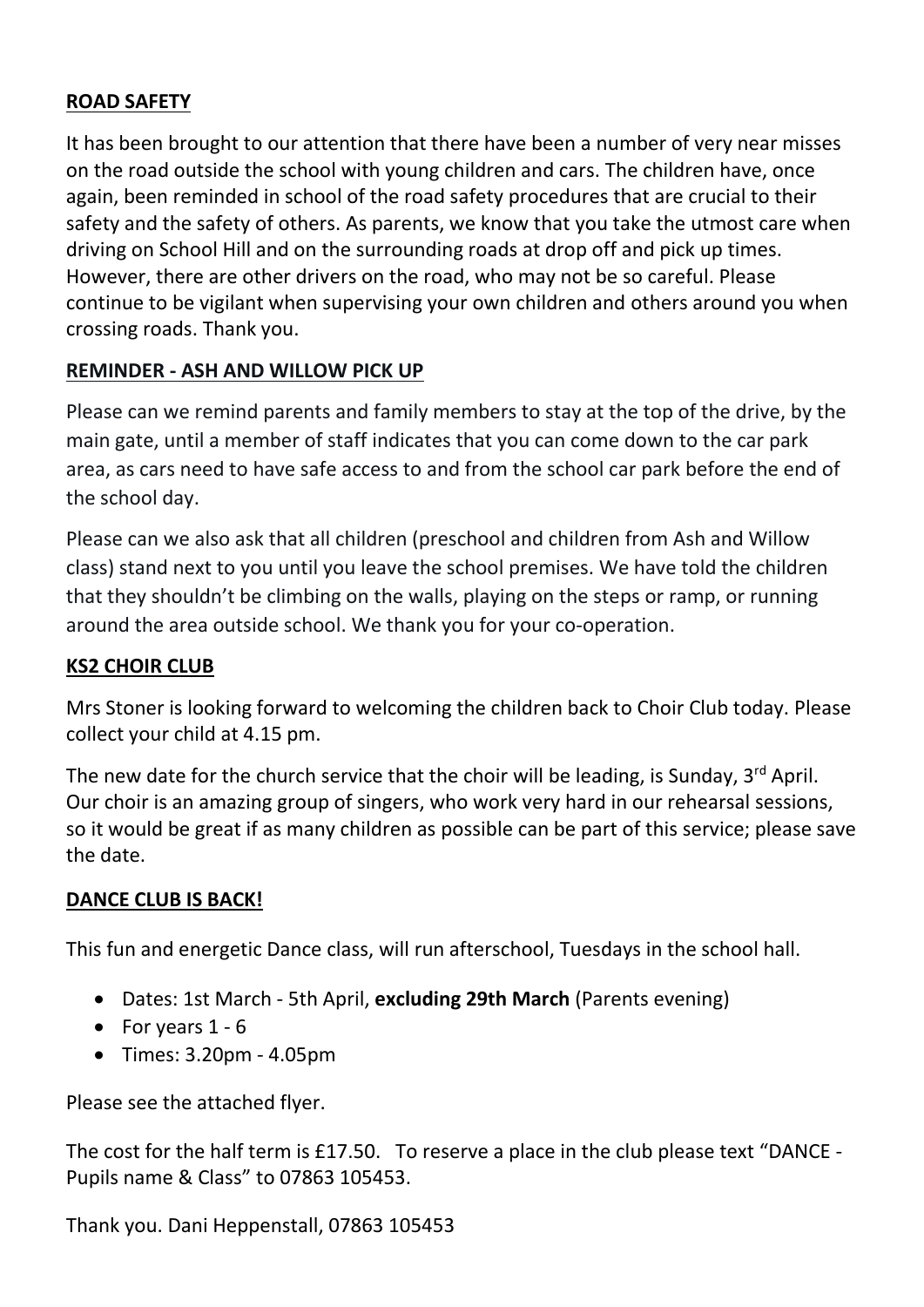# **FOOTBALL REPORT BY DILLON CANE**

On Thursday 3rd February, the school football team (Dillon, Aiden, William, Evan, Joshua and Arthur) played a football game at home against Georgian Gardens School.

We started off strong with quick attacks, but missed two good shots. They came back with a counter attack but it was saved by me, the goalkeeper. Joshua showed some good defensive work, supporting the goalkeeper. They retook possession at the half way line and shot from the edge of the box, and it was saved again. Then the whistle went for the first half. Mr Cumming was pleased with the boys' performance so far.

In the second half, they got an amazing goal from the half way line. It just dipped over the goalkeeper (1-0). Aiden and Evan had two good shots but they were both saved. Evan and William were the only ones defending that half, so then it kept being 2 v 1 on the goalkeeper. Georgian Gardens scored their second and third goals and then the whistle blew. The final score was  $3 - 0$  to Georgian Gardens. We deserved better as the score line was somewhat flattering to them. Still, next time!

# **WORLD BOOK DAY**

World Book Day is fast approaching - Thursday 3<sup>rd</sup> March. We will be working on a variety of exciting activities in school to further enthuse and inspire children to enjoy reading and to learn from what they have read. This year, children will come to school in their school uniform and not as a book character. With a Mufti day and a Red Nose day coming up this term, we thought that parents would be pleased not to have to be creative too many times in one term! We look forward to enjoying our World Book Day after the half term break.

## **MISSING FOOTBALL KIT**

Can we ask you to have a search at home for school football kit please? We are missing a yellow football keeper's shirt. Many thanks.

#### **CHARTWELLS NEW MENU**

Please find attached a copy of the new menu, which is due to start April 2022, after the Easter holidays.